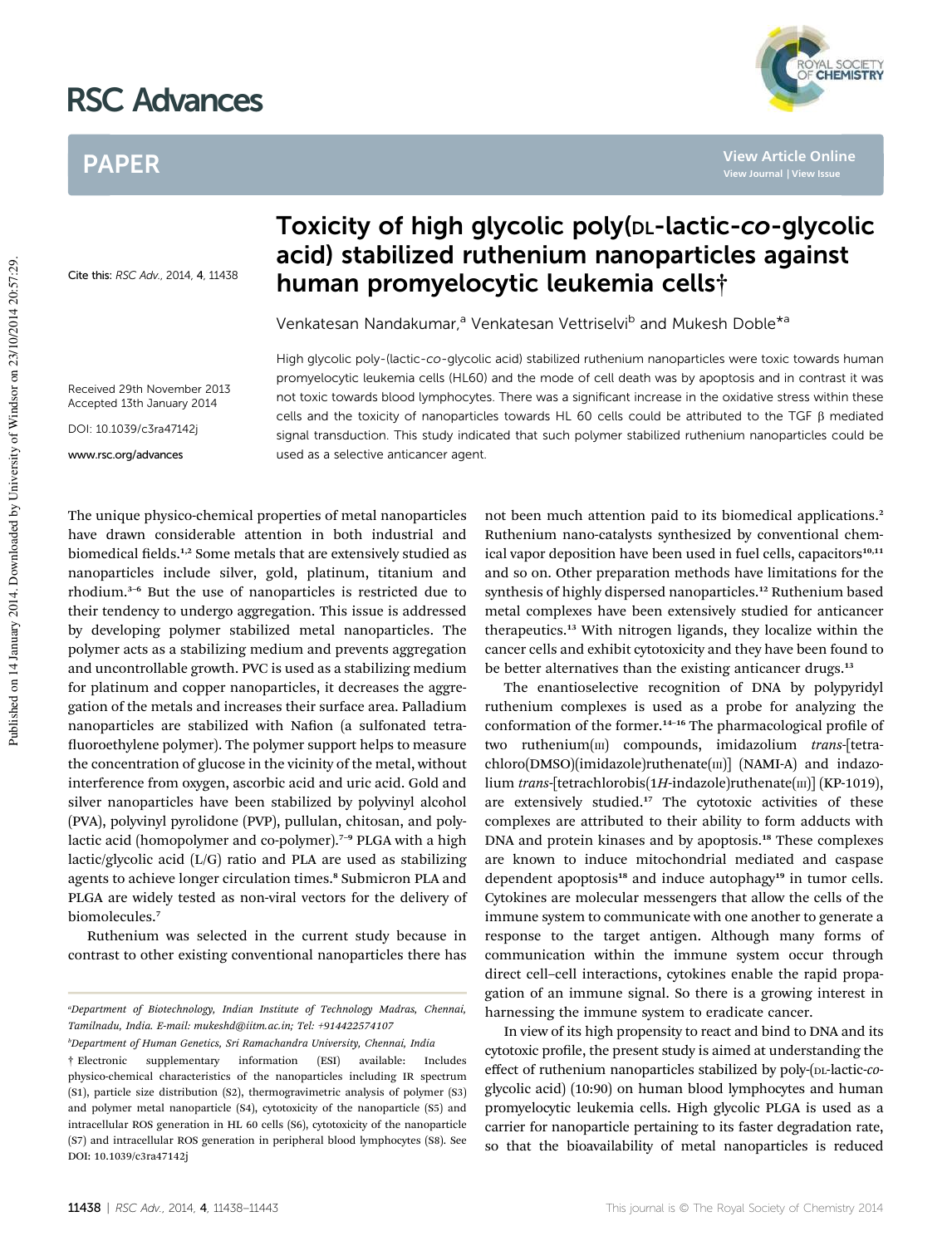which would alleviate the problem of systemic cytotoxicity of these metal nanoparticles to the other cells. The biocompatible and biodegradable property of the polymer makes it more suitable for drug delivery than other carriers for many biomedical applications.20,21 In addition this polymer can be used to passivate metal nanoparticles.<sup>22</sup>

### Result & discussion

#### Characterization

With the increase in time, the absorbance peak at 410 nm for ruthenium chloride decreases gradually upon adding NaBH4, with no obvious absorption peak it confirms complete reduction of trivalent ruthenium to zerovalent (Fig. 1). The IR spectrum (ESI Fig. S1†) for Ru–PLGA 10:90 has peaks corresponding to OH (3406 cm<sup>-1</sup>), CH (2957 cm<sup>-1</sup>), CO (1744 cm<sup>-1</sup>), and COC  $(1092 \text{ cm}^{-1})$ , which are characteristic of the polymer, also a stretch at  $2042 \text{ cm}^{-1}$  confirms the presence of ruthenium. The TEM micrographs (Fig. 2) confirm the size of the zerovalent ruthenium and the average size of the immobilized ruthenium is determined from particle size analyzer (ESI Fig. S2†). The TGA thermogram of the PLGA 10:90 and PLGA 10:90 Ru nanoparticles (ESI Fig. S3 and S4†) shows the thermal stability. Complete decomposition of the PLGA 10:90 polymer and the polymer–metal nanoparticle was observed at 340 and 365 °C. The increase in the thermal stability of the latter when compared to the former could be attributed to the presence of the metal.

#### Cytotoxicity

The nanoparticles were cytotoxic to HL 60 cells at all the tested concentrations and the percentage cell viability varies in a concentration dependent manner and there is signicant difference between the concentrations tested  $(p = 0.001)$  (ESI Fig. S5†). Maximum cell death was observed at a concentration of 500  $\mu$ g ml<sup>-1</sup>, which was chosen for further studies. In the case of lymphocytes, the cells were viable even after 24 hours and there was no statistically significant effect on the cell viability at any of the concentrations tested  $(p = 0.357)$  (ESI Fig. S7†).



Fig. 1 UV-visible spectra of in situ reduction of Ru<sup>3+</sup> to Ru<sup>0</sup> stabilized by PLGA 10:90.



Fig. 2 TEM micrographs of ruthenium immobilized on PLGA 10:90 (a and b).

Fig. 3a & b show the live peripheral blood lymphocyte cells treated with PLGA 10:90 Ru nanoparticles and the Fig. 3c & d show the mixture of live and dead HL 60 cells after treatment. Acridine orange emits green fluorescence upon binding to the DNA whereas ethidium bromide gives red fluorescence when bound to the nuclei of dead cells. From these figures it is clear that the ruthenium nanoparticles are non-toxic to the lymphocytes but it is toxic to the leukemic cells. The condensed nuclei and lysed cell membrane in the case of ruthenium treated HL 60 cells stained red indicate late apoptosis (Fig. 3d). The mode of induction and mechanism underlying nanoparticle mediated cytotoxicity was analyzed by the intra cellular ROS levels and inflammatory cytokine expression.

#### Levels of intracellular ROS

The nanoparticles induce oxidative stress in a dose dependent manner and there was significant difference between the concentrations tested ( $p = 0.013$ ), with the increase in concentration there was an increase in the peroxide levels. At the highest concentration (500  $\mu$ g ml<sup>-1</sup>) tested the intracellular peroxide levels increased three fold when compared to that of untreated HL 60 cells (ESI Fig. S6†). Oxidative stress is also induced in lymphocytes and it is marginally less when compared to that induced in HL 60 cells (ESI Fig. S8†). There exists a very close relation between ROS, mitochondrial transmembrane potential and apoptosis,<sup>23</sup> and their levels play an important role in mitochondrial damage mediated cell death.<sup>24</sup> The electron transport chain in mitochondria is the major source for ROS generation and increased oxidative stress acts as



Fig. 3 Effect of Ru-PLGA 10:90 treated peripheral blood lymphocytes (a and b) and HL 60 cells (c and d).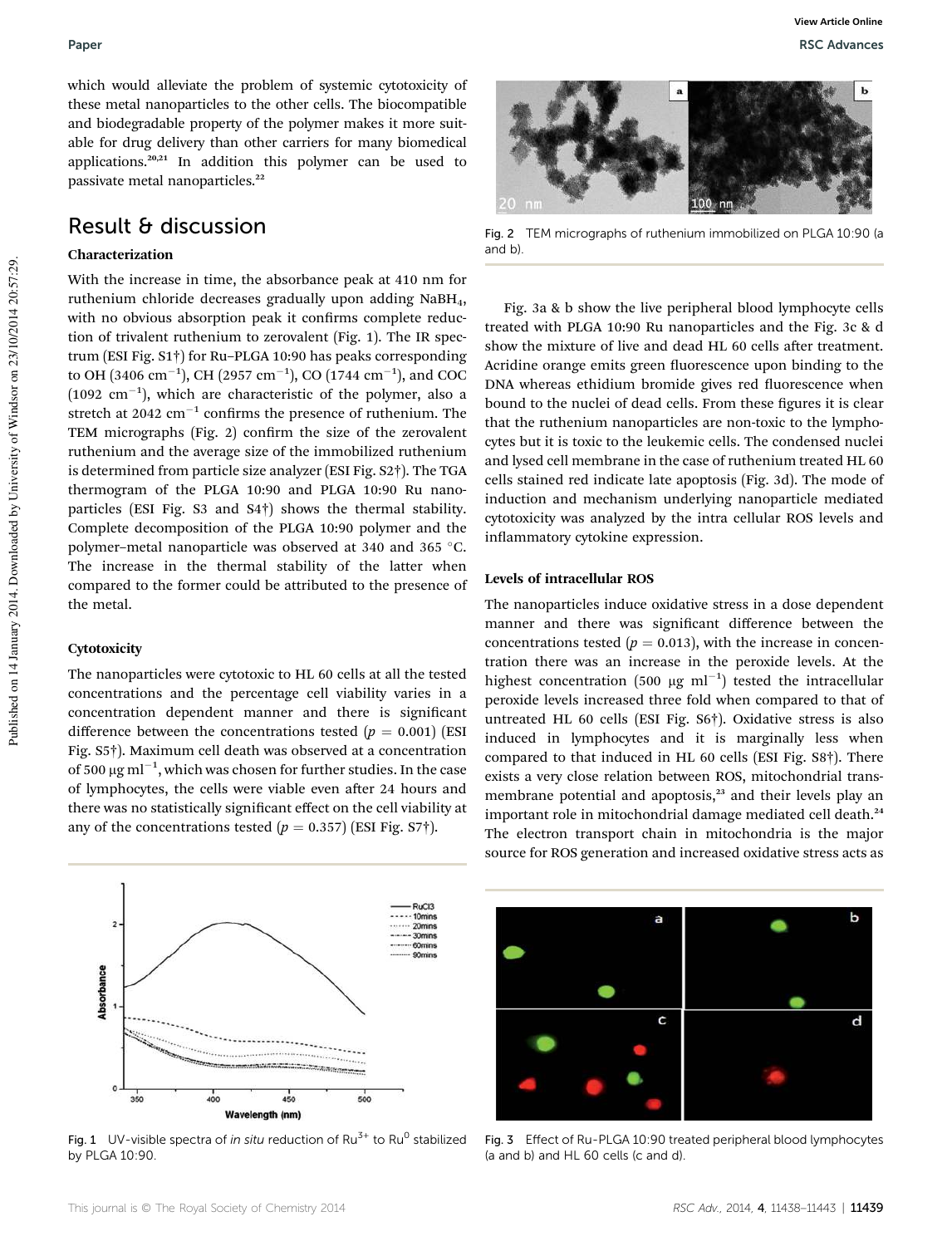an endogenous source for mitochondrial DNA damage.<sup>25</sup> Literature states that accumulation of ROS activates the members of the stress related protein kinase (including c JUN NH<sub>2</sub>-terminal kinase) resulting in cell death.<sup>23</sup>

#### Analysis of cytokine expression

Cytokines are endogenous inflammatory and immune-modulating mediators primarily involved in the growth processes and in host responses to tissue injury, infections and many diseases. Cytokines are known to exhibit both negative and positive regulatory effects on various target cells. The present study analyses the inducers of cell death, particularly the secretary cytokines and the transcription factors that regulate the expression of these cytokines. The effect of nanoparticles on these cells depends on their synthesis method, size and the extent of aggregation.<sup>26</sup> The expression of proinflammatory cytokines in HL 60 cells and human blood lymphocytes after treatment with nanoparticles are shown in Fig. 4 & 5. The expressions are plotted using the  $2^{-\Delta\Delta CT}$  values of polymer treated (control) and ruthenium immobilized polymer carrier, whose  $\Delta CT$  values are obtained after subtracting the CT of endogenous control ( $\beta$  actin) from the target gene's CT values.

In the current study there is a significant increase in the expression of anti-inflammatory cytokines including TGF  $\beta$ 1,  $\beta$ 2 and  $\beta$ 3. TGF  $\beta$ 1 is multifunctional in nature, which is responsible for the balance between many cellular responses including growth arrest, differentiation and induction of apoptosis in both normal and cancer cells.<sup>27,28</sup> It has been proved that TGF  $\beta$ 1 induces cell death in L1210 cells (leukemic cells) by triggering apoptosis or cell cycle arrest at the G1–S phase, where the primary response is triggered by the pro-apoptotic bax gene and it is also marked by the decreased expression of anti-apoptotic bcl2 genes.<sup>28</sup> The decreased expression of proinflammatory cytokines together with the cytotoxic profile in the present study could be attributed to the apoptotic role of TGF  $\beta$ 1. TGF  $\beta$ 1 mediated apoptosis *via* Smad7 gene (mothers against decapentaplegic homolog 7) has been reported in many cancer cells including prostate cancer cell lines.<sup>29</sup> TGF  $\beta$ 2 also plays an important role in inducing apoptosis in a murine model.<sup>30</sup> TGF  $\beta$ 3 is also known to induce Fas independent apoptosis in chronic myelogenous leukemia cells.<sup>31</sup>

The expressions of transcription factor NFkB in peripheral blood lymphocytes are significantly higher than cytokines, which is followed by IFN, TNF-a and FasL. Activation of the transcription factor NFkB has been attributed to the dual roles of both pro-apoptosis and anti-apoptosis. The exact role of this transcription factor depends on cell type and the nature of stimuli that induce apoptosis.<sup>32</sup> Increased expression of IL1 and TNF- $\alpha$  are known to activate and induce the expression of NF $\kappa$ B, which in turn act as a proinflammatory cytokine transcription factor resulting in further up regulation of IL1 and TNF-a. This also protects the cells from apoptosis. This could be the reason for the absence of cell death observed in the peripheral blood lymphocytes (Fig. 3a & b). This further explains the antiapoptotic role of the biphasic NFKB.<sup>33</sup> It is also reported that the anti-apoptotic role of NFkB is effective only if it acts through IkBa tyrosine kinase pathways which explains that the pathway of activation is an important parameter that determines the role of NFkB.<sup>33</sup>

Interferon  $\gamma$  (IFN  $\gamma$ ) is also significantly expressed in the case of peripheral blood lymphocytes. The interaction between IFN and different types of receptor triggers different response in cells.<sup>34</sup> The differential (higher) expression of the interferon receptor, IFN  $\gamma R_2$  on the cell surface determines whether the cells should undergo apoptosis or proliferation. The high expression of IFN observed in our case together with the viable cells (non-apoptotic) we propose that IFN  $\gamma$  does not induce apoptosis (should be further confirmed based on the mRNA expression of IFN  $\gamma$ R<sub>2</sub>).

Metal nanoparticles mediated targeted cytotoxicity of cancer cells is widely researched in order to reduce the toxicity of organo-metallic complexes towards normal cells. Apoptosis can either be through an extrinsic or intrinsic pathway, but nanoparticle mediated cytotoxicity triggers both the pathways. On the contrary the oxidative stress induced intracellular DNA damage leading to apoptosis favors the intrinsic pathway, which is reported and proved for most metal nanoparticles.<sup>35</sup> Ruthenium, belongs to the platinum group of metals, which are known to trigger cell death by the apoptotic pathway during photothermal treatment.<sup>36,37</sup> Ruthenium-106 is also used in the brachytherapy for retinoblastoma, since it emits  $\beta$  rays with fewer secondary consequences.<sup>38</sup> The  $\beta$  rays with a high energy ionize the cells and form free radicals resulting in oxidative



Fig. 4 Normalized fold expression of cytokines and transcription factors in HL 60 after exposure to nanoparticles ( $p < 0.05$ ) (results are normalized to control).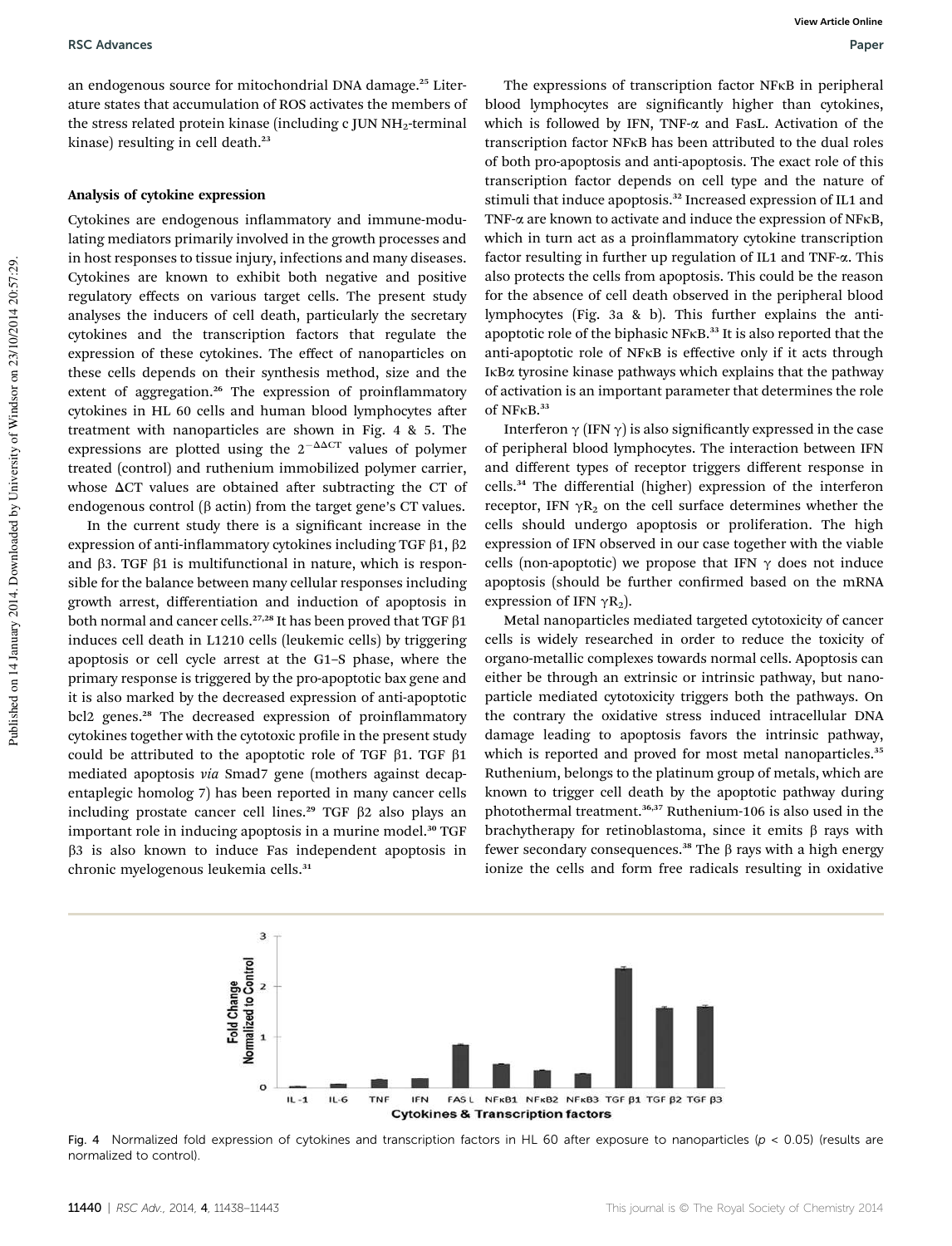

Fig. 5 Normalized fold expression of cytokines and transcription factors in peripheral blood lymphocytes after exposure to nanoparticles (p < 0.05) (results are normalized to control).

stress induced apoptosis of ruthenium nanoparticles leading to programmed cell death (apoptosis).

### Materials & methods

#### Materials

 $Ruthenium(m)$  chloride (Avra synthesis, India), poly-lactic acid, and poly-(DL-lactic-*co*-glycolic acid) 10:90. Tetrahydrofuran (Fischer Scientific, India), trifluoroaceticacid (Fischer Scientific, India), oligonucleotide primers (Genei, Bangalore, India), TRIzol® (Invitrogen, USA).

Cells and culture medium: HL 60 (Human promyelocytic leukemia cells) (NCCS, Pune India) and normal human blood lymphocytes (healthy volunteer). Roswell park memorial institute medium (RPMI) and antibiotic antimycotic solution (HiMedia, India), fetal bovine serum (Gibco®, India).

#### Preparation of ruthenium immobilized polymer particles

Synthesis of PLGA was reported in our previous study.<sup>39</sup> Ruthenium immobilized polymer nanoparticles were prepared based on an earlier reported method.<sup>40</sup> 100 mg of polymer was solubilized in a mixture of tetrahydrofuran and trifluoroacetic acid in the ratio of  $9:1$  in a 250 ml round bottom flask and purged with nitrogen for 1 h with continuous stirring. Ruthenium(III) chloride (5 mg,  $1.5 \times 10^{-4}$  mol) dissolved in deionized water was added and stirred continuously for 1 h. Then 2 molar equivalents of sodium borohydride was added and stirred for 6 h at room temperature. The reduction of ruthenium chloride to zerovalent ruthenium was monitored periodically with a UV-visible spectrophotometer (Jasco V 550). The resulting dark brown spheres were separated by centrifugation (12 000 rpm, 30 min) and repeatedly washed with ethanol.

#### Characterization

The particles were characterized by FT-IR spectroscopy (Perkin Elmer Spectrum) operated in transmittance mode in the range of 400-4000  $\text{cm}^{-1}$  with a resolution of 4  $\text{cm}^{-1}$ . The surface morphology of the particles was analyzed under transmission electron microscope (TEM CM20). The mean size of ruthenium immobilized polymeric particles was estimated with the help of Zetatrac particle size Analyzer (Microtrac Inc. USA). Thermogravimetric analysis of the nanoparticles was carried out under nitrogen atmosphere from 25 to 500  $^{\circ}$ C at a constant heating rate of 10  $^{\circ}$ C min<sup>-1</sup> (TGA Q500 V20.10 Universal TA instrument).

#### Cytotoxicity of PLGA stabilized ruthenium nanoparticles

The human promyelocytic leukemia cells (HL 60) were cultured on T75 polystyrene flasks in RPMI 1640 medium supplemented with 1% antibiotic and antimycotic solution and 10% fetal bovine serum (FBS) until it reached confluence. Later the cells were counted with the help of hemocytometer and approximately  $10^4$  cells were seeded into a 96 well tissue culture plate. 24 h after incubation, the cells were treated with different concentrations (500, 400, 300, 200, 100, 10  $\mu$ g ml<sup>-1</sup>) of ruthenium immobilized nanoparticles. The cell viability was determined based on a standard procedure, which measured the reduction of MTT, a tetrazolium salt to insoluble precipitate.<sup>41</sup> The results are expressed as percentage of viable cells with respect to the control (untreated cells).

Similarly peripheral blood lymphocytes were isolated from blood samples collected from healthy human volunteers by using HiSep™ LSM (HiMedia) according to the manufacturer's protocol. Approximately  $10^4$  cells were seeded into a 96 well plate and treated with a similar concentration of ruthenium immobilized nanoparticles and the percentage cell viability was determined by MTT assay. The results are expressed after normalizing to control.

Approximately 5000 cells were seeded in a 6-well plate and when 80% confluent they were treated with the nanoparticle  $(500 \ \mu g \text{ ml}^{-1})$ . After 24 hours of incubation the cells were washed with DPBS thrice and stained with ethidium bromide (EtBr) and acridine orange (AcO). The morphology of the cells was visualized under a fluorescent microscope (Leica 4200, Germany).

#### Determination of intracellular ROS

The amount of intracellular ROS generated in both the lymphocytes and HL 60 cells was determined with the help of cell permeable non-fluorescent 2,7-dichlorohydrofluorescein di acetate (DCF 2 DA) dye. ROS converts this dye to a highly fluorescent 2,7-dichlorofluorescein by ROS.<sup>42</sup> In brief cells were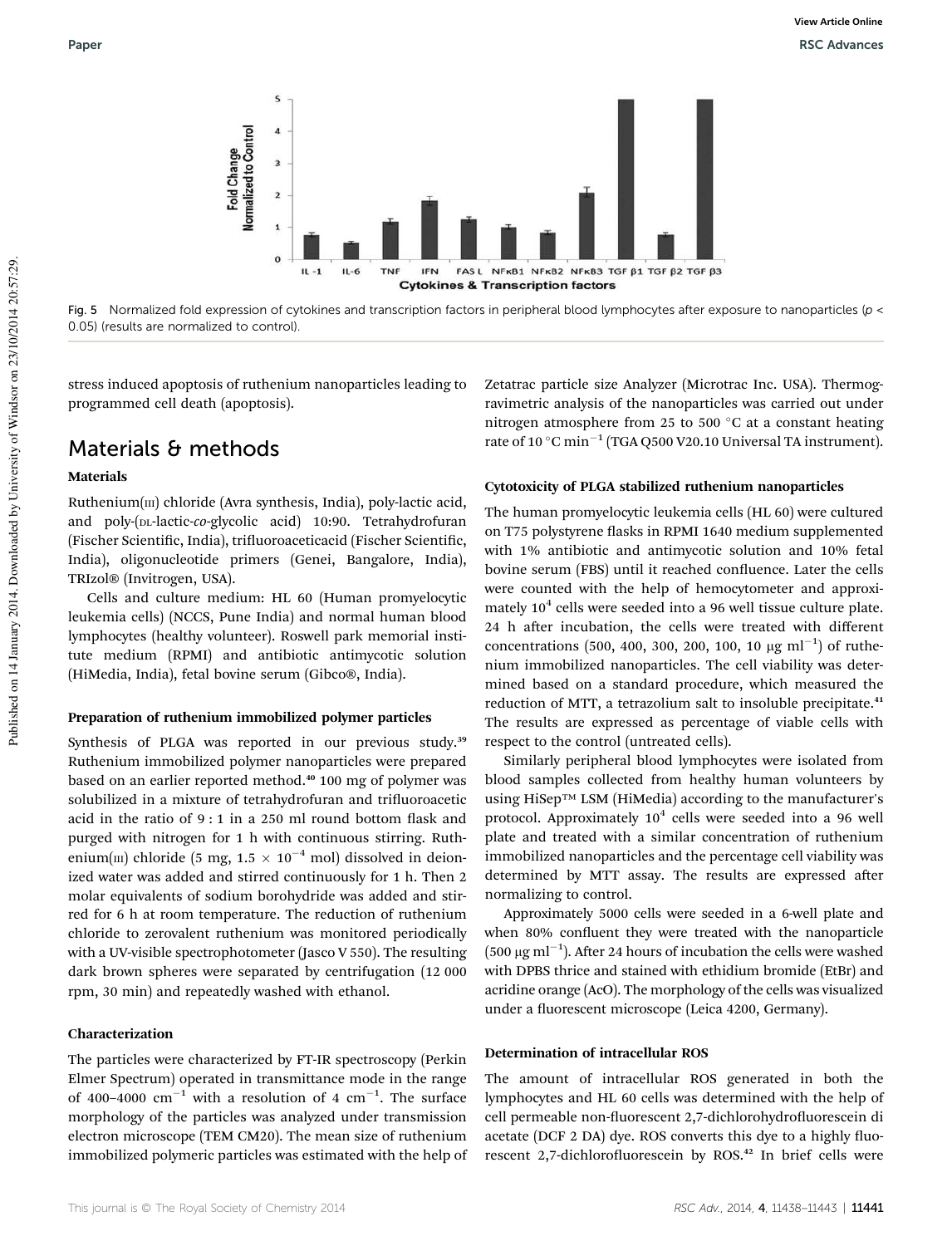treated with different concentrations of nanoparticles (500, 400, 300, 200, 100, 10  $\mu$ g ml<sup>-1</sup>) for 24 hours and then incubated with  $10 \mu$ M of DCF 2 DA for 15 min, washed with PBS and the amount of fluorescence generated is measured with the help of an Enspire Multimode plate reader (Perkin Elmer, Singapore). The results are expressed as fold increase normalized to control.

#### Exposure to nanoparticles and RNA isolation

Peripheral blood samples isolated from healthy human volunteers were suspended in RPMI 1640 medium supplemented with 1% antibiotic and antimycotic solution, 2 mM glutamine, and 10% fetal bovine serum (FBS). Cells were divided into three groups, of which two groups were treated with 500 mg of the polymer stabilized metal nanoparticles and polymer alone. One group left untreated was used as the control. They were incubated for 24 h and the total RNA from all the samples was isolated. Similar experiments were carried out with HL 60 cells.

Materials used for RNA extraction were pre-treated with diethylpyrocarbonate (DEPC) and RNA isolation was carried out using TRIzol® reagent (according to manufacturer's protocol). The isolated mono-nuclear cells were mixed with 500 µl of TRIzol reagent, vortexed for 30 s and incubated for 5 min at room temperature. Later 1 ml of chloroform was added and vortexed for 30 s. Then it was incubated for 5 minutes at room temperature and centrifuged at 10 000 rpm for 10 minutes at 4 C. RNA from the clear supernatant was precipitated using isopropyl alcohol, and further centrifuged at 12 000 rpm for 15 minutes at 4  $\degree$ C. The precipitated RNA was resuspended in 70% ethanol. RNA quantity and integrity was determined using a NanoDrop analyzer at 260 and 280 nm and also by agarose gel electrophoresis. The RNA was resuspended in 100  $\mu$ l of nuclease free water and stored at  $-80$  °C until further use. The total RNA  $(1 \mu g)$  isolated was reverse-transcribed to cDNA using a high cDNA reverse transcriptase kit (Applied Biosystems).<sup>43</sup> The reaction mixture was incubated for 10 min at 25 °C and the reaction was terminated by heating at 85  $\degree$ C for 5 min. The cDNA was stored at  $-80$  °C until further use.

#### Real-time PCR analysis

Real time-PCR amplification was performed on 9700 HT RT-PCR, Applied Biosystem, UK.<sup>43</sup> Reactions were carried out in a total volume of 20 µl, containing 2 µl cDNA template, 10 µl SYBR Green Supermix, 0.5  $\mu$ l each of the primer (10  $\mu$ M) and 2  $\mu$ l of sterile water. All the reactions were run in triplicate and the conditions used included an initial denaturation at 95  $\degree$ C for 2 min followed by 95 °C for 11 min and an extension at 60 °C for 1 min. The amplification was repeated 40 times. The process was also performed on reaction mixture cDNA as negative controls. The expression of the target gene was normalized to the endogenous control  $\beta$ -actin and was represented relative to the control and was determined by the  $2^{-\Delta\Delta CT}$  method.

#### Statistical analysis

All the statistical analyses were carried out with the help of SYSTAT version 13 (Systat software Inc., USA) with a 95% confidence level.

## Conclusion

This is the first report on the inflammatory response mediated cytotoxicity of HL 60 cells by ruthenium nanoparticles. Regulation of the balance between cell death inducers and inhibitors controls the apoptosis. High glycolic PLGA stabilized ruthenium nanoparticles are toxic to the human promyelocytic leukemia cells. These expressions of IL-1, IL-6, TNF- $\alpha$ , IFN- $\gamma$ , FasL and the transcription factor NFKB that are significantly less compared to those of TGF  $\beta$ 1,  $\beta$ 2 and  $\beta$ 3. With the human peripheral blood cells, there was a significant increase in the expression of NFKB, IFN- $\gamma$ , FasL and TGF  $\beta$ 1 and  $\beta$ 3. Apoptosis in the case of HL 60 cells could be attributed to the increased expression of TGF  $\beta$ 1,  $\beta$ 2 and  $\beta$ 3. We conclude that the signal transduction for apoptosis is also, but not only, through TGF  $\beta$ expression, which needs further investigation.

## Acknowledgements

The authors acknowledge Dr Suresh Kumar Rayala, Associate Professor, IIT Madras for his help in intracellular ROS analysis and Mr Anbarasu, Molecular Virology Lab, IIT Madras for his technical inputs.

### References

- 1 C. Y. Jin, B. S. Zhu, X. F. Wang and Q. H. Lu, *Chem. Res. Toxicol.*, 2008, 21, 1871–1877.
- 2 T. Tsukatani and H. Fujihara, *Langmuir*, 2005, 21, 12093– 12095.
- 3 S. A. Love, M. A. Maurer-Jones, J. W. Thompson, Y. S. Lin and C. L. Haynes, *Annu. Rev. Anal. Chem.*, 2012, 5, 181–205.
- 4 S. Veeraapandian, S. N. Sawant and M. Doble, *J. Biomed. Nanotechnol.*, 2012, 8, 140–148.
- 5 S. N. Sawant, V. Selvaraj, V. Prabhawathi and M. Doble, *PLoS One*, 2013, 8, e63311.
- 6 P. K. Prabhakar, S. Raj, P. R. Anuradha, S. N. Sawant and M. Doble, *Colloids Surf., B*, 2011, 86, 146–153.
- 7 R. A. Wassel, B. Grady, R. D. Kopke and K. J. Dormer, *Colloids Surf., A*, 2007, 292, 125–130.
- 8 A. N. Ananth, S. C. G. Daniel, T. A. Sironmani and S. Umapathi, *Colloids Surf., B*, 2011, 85, 138–144.
- 9 J. Virkutyte and R. S. Varma, *Chem. Sci.*, 2011, 2, 837–846.
- 10 C. Lu, C. Rice, R. Masel, P. Babu, P. Waszczuk, H. Kim, E. Oldfield and A. Wieckowski, *J. Phys. Chem. B*, 2002, 106, 9581–9589.
- 11 S. U. Nandanwar, M. Chakraborty and Z. Murthy, *Ind. Eng. Chem. Res.*, 2011, 50, 11445–11451.
- 12 X. Ni, B. Zhang, C. Li, M. Pang, D. Su, C. T. Williams and C. Liang, *Catal. Commun.*, 2012, 24, 65–69.
- 13 O. Novakova, J. Kasparkova, O. Vrana, P. M. van Vliet, J. Reedijk and V. Brabec, *Biochemistry*, 1995, 34, 12369– 12378.
- 14 J. K. Barton, *Science*, 1986, 233, 727–734.
- 15 M. Eriksson, M. Leijon, C. Hiort, B. Norden and A. Graeslund, *Biochemistry*, 1994, 33, 5031–5040.